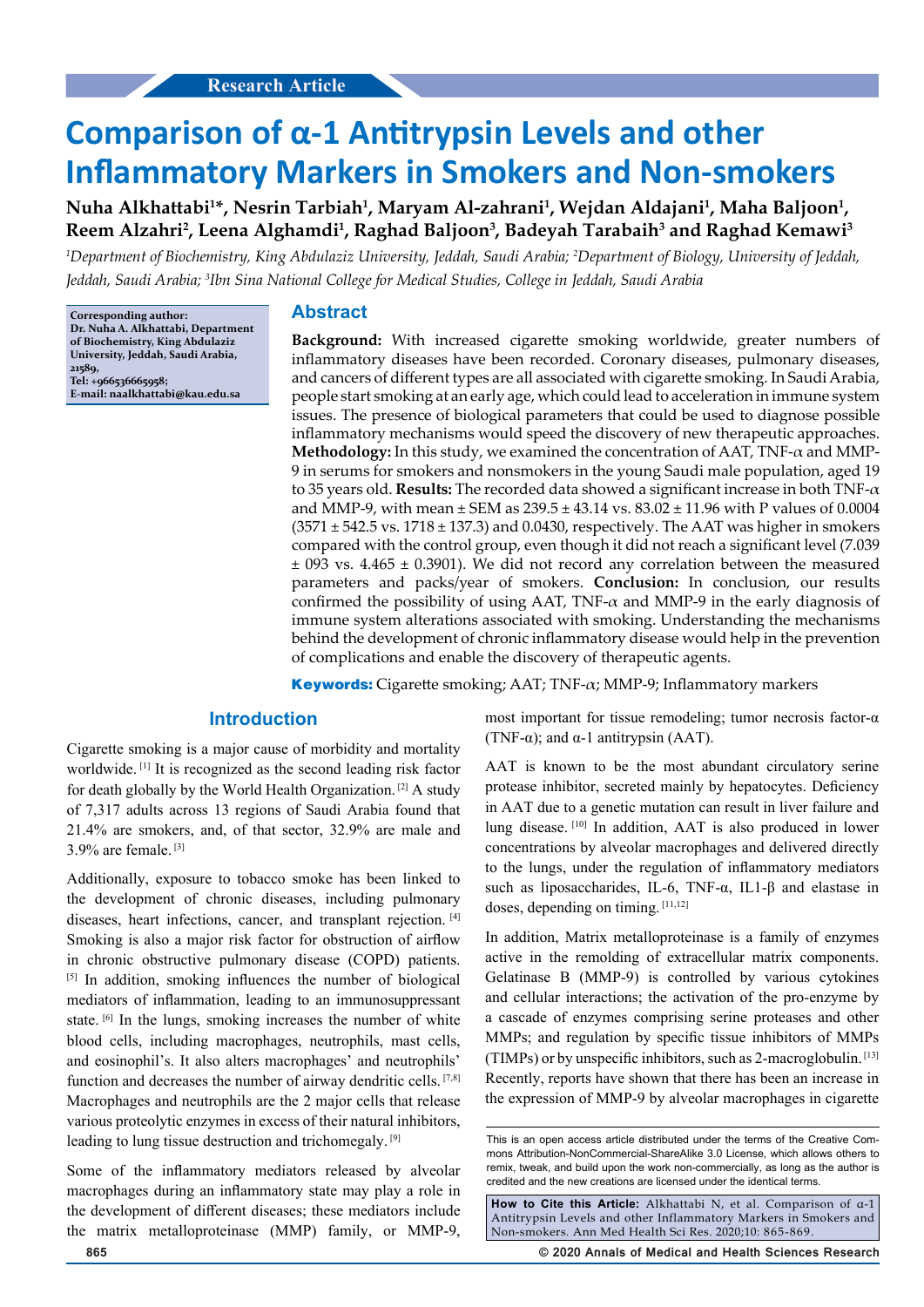smokers, compared with nonsmokers.<sup>[14]</sup> Overexpression leads to degradation of the lung tissue, possibly a cause of COPD. [15]

In contrast, TNF- $\alpha$  is secreted by alveolar macrophages, which in turn may enhance the production of MMP-9.  $[16]$  TNF- $\alpha$  is one of the proinflammatory cytokines that plays a central role in the induction of pulmonary diseases.  $[17,18]$  Moreover, TNF- $\alpha$ regulates AAT, a neutrophil protease inhibitor.

Smoking may lead to the over production of neutrophil elastase, which causes tissue damage and lung emphysema. Importantly, AAT is central to the required balance of protease antiprotease, featured during the inflammatory response. Cigarette smoking may affect AAT production, which explains its role in the development of COPD. [19]

In this study, we aimed to measure the concentration of these 3 macrophage inflammatory markers— AAT, TNF-α and MMP-9 in young male smokers to find a possible correlation among them as lung disease biomarkers.

### **Methods**

#### **Participants**

In this study, we examined a total of 80 volunteers after getting their written consent. Overall, 36 nonsmokers and 44 smokers aged between 19 and 35 with a minimum of 2 years of smoking were included. All were reported healthy, with no known immunological, cardiovascular, or pulmonary disorders, according to the surveys collected.

#### **Sample collection and analysis**

We drew blood in a serum tube, clotted at room temperature for 30–40 min and then centrifuged at 2500 rpm for 15 min; the

serum was immediately frozen at 2–4ºC for further analysis. All markers were analyzed using commercially available ELISA kits: TNF-α (Bioassay Technology Laboratory, Shanghai, China, (Cat. No. E0082Hu), MMP-9(Bioassay Technology Laboratory; Shanghai, China; (Cat. No. E0936Hu), and AAT (Bioassay Technology Laboratory; Shanghai, China; Cat. No. E0753Hu).

# **Statistical analysis**

We analyzed the data using Graph Pad Prism software and presented all data as Mean  $\pm$  SEM; we also utilized the Mann-Whitney U test for the comparison of means within each parameter in the 2 groups (smokers and control group). Finally, we performed a correlation test between the measured parameters and packs/year, considering data significant if the P value was  $\leq 0.05$ .

#### **Results**

We measured the serum levels of AAT, TNF- $\alpha$  and MMP-9 and compared them in a group of smokers and a control group of nonsmokers. According to the data collected, there was a significant increase in the serum level of TNF- $\alpha$  in smokers compared with the control group (239.5  $\pm$  43.14 vs. 83.02  $\pm$ 11.96), with a P value of 0.0004. In addition, the serum level of MMP-9 showed a significant increase in smokers compared to nonsmokers  $(3571 \pm 542.5 \text{ vs. } 1718 \pm 137.3)$ , with a P value of 0.0430. Finally, the serum AAT was higher in smokers compared with nonsmokers, but it did not reach a significant level  $(7.039 \pm 0.893 \text{ vs. } 4.465 \pm 0.3901)$ , as shown in Figure 1. As we looked at the measured inflammatory markers and the pack/year, we did not record any correlation, as shown in Figure 2.



**Figure 1:** Comparisons of serum levels of AAT, TNF-α and MMP-9 between smokers and non smokers. Significant increase in the level of TNF-α and MMP-9 was recorded after Mann Whitney test as P values were (0.0004 and 0.0430) respectively.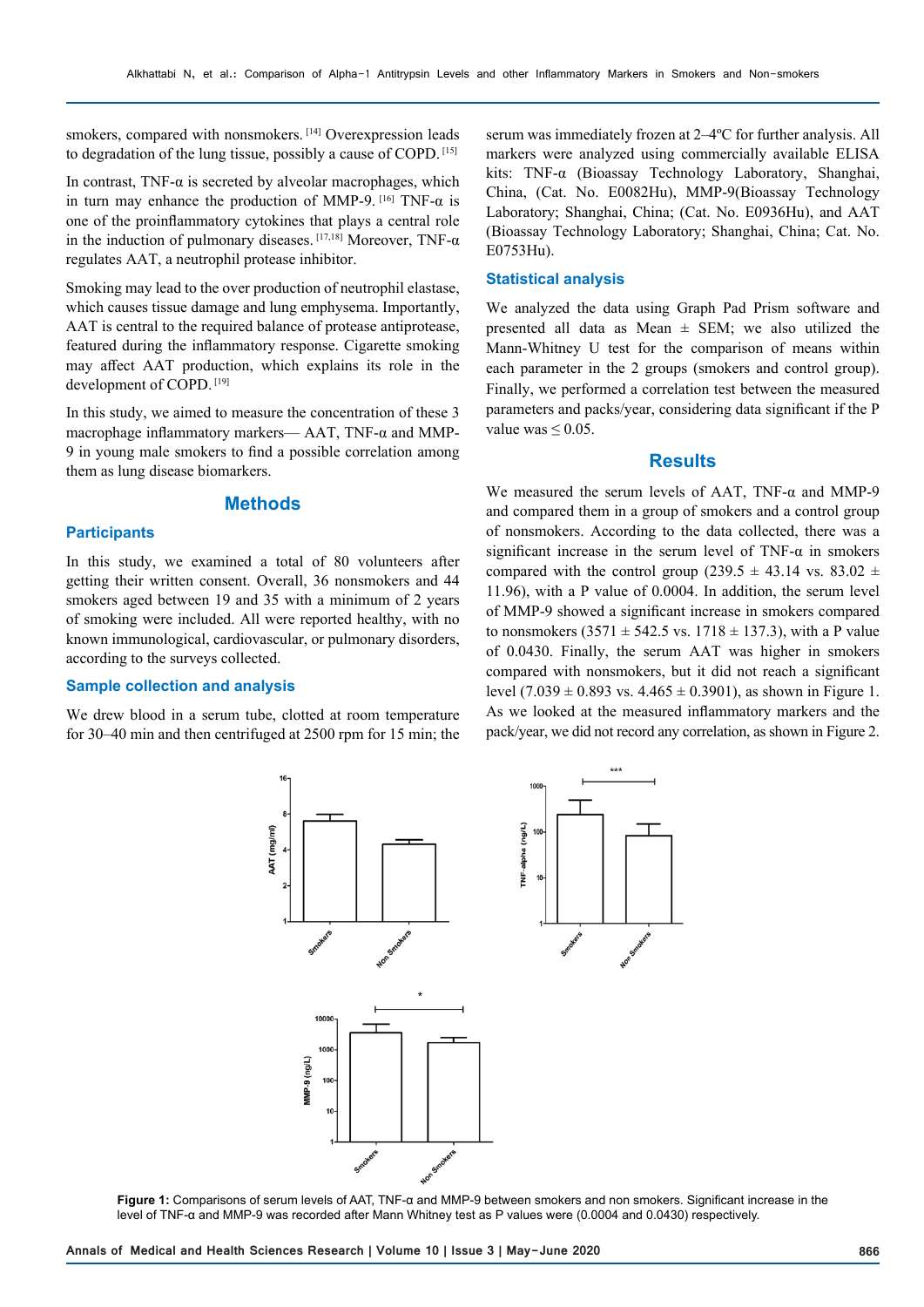

**Figure 2:** Correlation of serum levels of AAT, TNF-α and MMP-9 in smokers with pack years. No positive correlation was recorded.

#### **Discussion**

With the increase of cigarette smoking from an early age and an increase in studies indicating its role in the development of chronic diseases, it is important to highlight the possible mechanisms underlying its contribution to the progression of these health problems. Cigarette smoking is related to the development of immunological, cardiovascular, pulmonary, and different cancer types following prolonged consumption. [20] Young adults start smoking early, and the effect of cigarettes on their immunological response is a promising research area in which we could uncover possible alterations in their immunological systems and their related diseases. In this study, we aimed to analyze the alterations associated with some important inflammatory markers used as biomarkers for chronic inflammation.

AAT is a glycoprotein secreted by the liver in response to inflammation, functioning as a proteinase inhibitor. According to studies, the most important proteinase is neutrophil elastase, well-known for its role in the development of emphysema causing convective tissue destruction. AAT helps control the elastase activity, according to the proteinase/antiproteinase theory. [21] Many clinical diagnoseshave shown that individuals with deficiencies in this protein, a condition known as AATD, can develop emphysema and COPD. This disorder is genetically proven to be inherited. However, other factors such as cigarette smoking could be related to it. [22] In addition, AAT has been shown to have antiapoptotic potency against caspase 3, a cystine protease known as a regulator of programmed cell death. Lockett indicated the impairment of the antiapoptotic activity of AAT in smokers, which could explain the increased apoptosis of epithelial and alveolar macrophages in smokers with developed COPD. [23]

smokers and nonsmokers to confirm the possibility of its use in the prediction of lung disease development. Sayyed showed the inhibitory effect of cigarette smoking on the serum levels of AAT in smokers, compared to levels in a control group, thus explaining its role in the development of COPD. [24] Our data suggested the possibility of increased AAT levels in smokers compared to nonsmokers. This supports Linja, who demonstrated an increase of AAT in the plasma of smokers, with or without COPD. [25] Additionally, we confirmed Serapinas's results, showing increased serum levels of AAT in current smokers or former smokers, compared with a nonsmoking control group. These findings could also explain the role of AAT in the development of COPD; its increased levels in the blood resulting from systemic inflammation, meeting the elevated levels of alveolar neutrophil elastase, and proving to be a marker for increased risk of COPD development, as a result of low-grade lung inflammation. [26] Our participants were young smokers; elevated levels of AAT produced by the liver to protect the lungs of smokers against elastase would be an important diagnostic indicator of the risk of developing lung disease. In contrast, lower levels of AAT in individuals with AATD syndrome were also shown to be important for determining the development and severity of COPD, via either a shifting protease/antiprotease balance or an antiapoptotic effect on programmed cell death, as explained previously.

TNF-α is a well-known proinflammatory cytokine produced by a number of cells; the most important of these cells are macrophages. They are the first line of defense against pathogens and inflammatory mediators. The increased production of TNF by macrophages leads to the delivery of other cells in addition to neutrophils and macrophages to the lungs, thus aiding lung tissue destruction. [27]

In this study, we compared the serum levels of AAT in younger

Our results showed a significant increase in the serum TNF- $\alpha$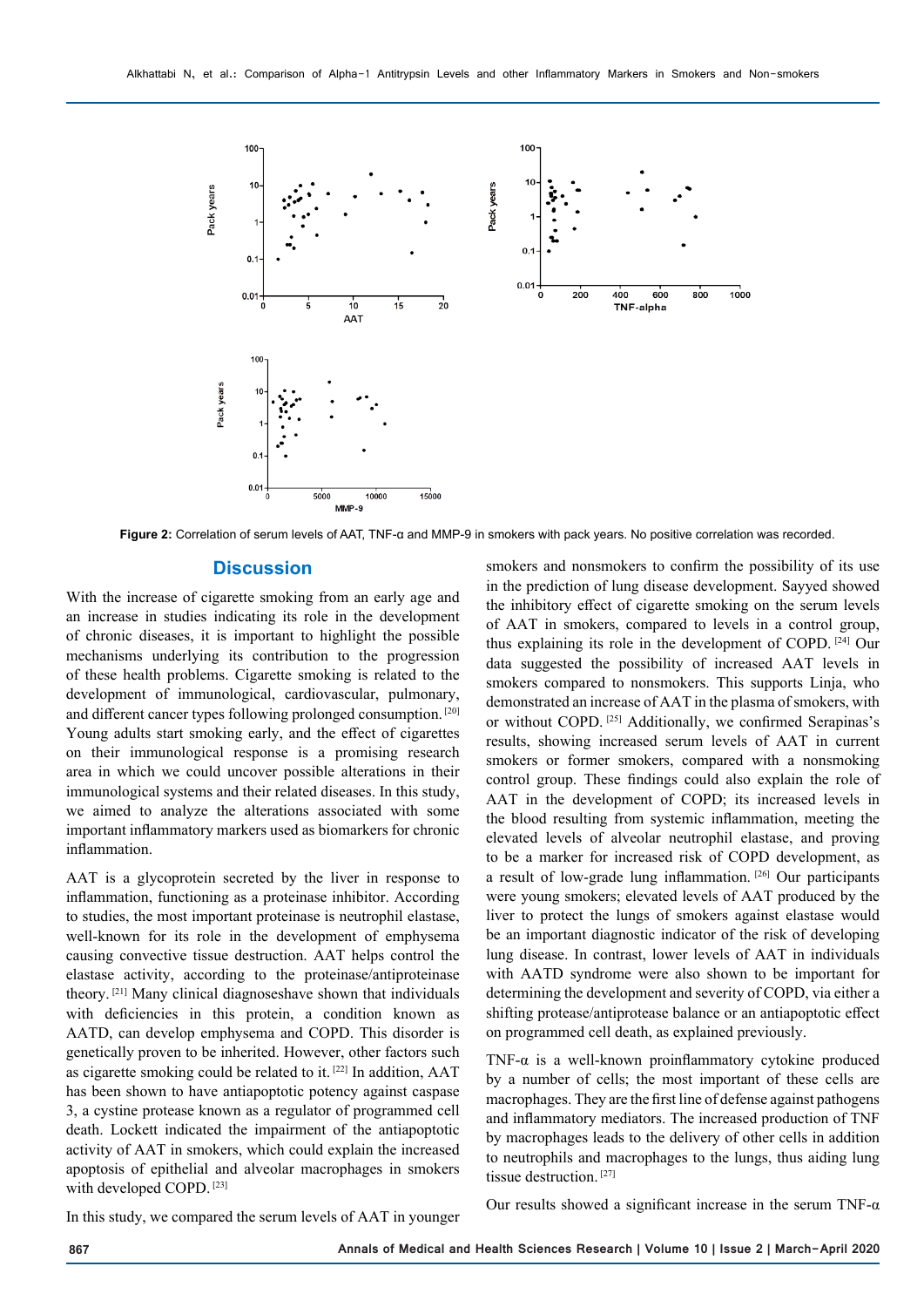of smokers compared to the control group, corroborated by many studies. Petrescu showed elevated levels of TNF-α serum in smokers compared with a control group, demonstrating increasingly positive coloration with the number of packs/ day, which indicated an increased TNF-α level in smokers who consumed more than 1pack/day. [13] Moreover, other studies support the association of smoking with increased TNF-α production. [22] This may indicate the pro-inflammatory state development of smokers, which could be a biomarker for the development of pulmonary diseases.

MMP-9 is produced by activated T-cells, mast cells, macrophages, and vascular epithelial cells in response to such inflammatory mediators as cigarette smoke and reactive oxygen species. [28] A balance between metalloproteinase degradative enzymes and the TIMPs is required for normal lung functionality tissue remodeling and repair. Researchers have found that increased levels of these enzymes are associated with increased alveolar connective tissue degradation. [29] Our data showed a significant increase in systemic MMP-9 in smokers, compared with the control group, which could suggest it could be used as a biomarker for the development of lung abnormality and destruction. Atkinson also showed an increased level of MMP-9 in smokers with emphysema correlated with the severity of emphysema; the researcher also pointed out, however, that it could not be used as a biomarker for the development of emphysema. [30] Other studies also demonstrated the correlation of cigarette smoking with elevated levels of MMP-9,as well as their association with emphysema development. [31,32]

# **Conclusion**

In conclusion, all the biological parameters measured could be used as indicators for lung abnormality and pulmonary disease development. The presence of AAT, TNF-α, and MMP-9 has been proven to play an important role in normal lung tissue development; any associated alterations could result in pulmonary tissue damage and the subsequent development of COPD, emphysema, and other diseases that obstruct the airways. Assessment of alveolar health is required, but taking into account early signs of the presence of lung abnormality biomarkers and their development in young subjects alongside smoking habits could be useful for preventive and therapeutic discoveries.

# **Acknowledgment**

The authors thank King Abdulaziz University and King Fahad Medical Research Center, Jeddah, Saudi Arabia

#### **Competing Interests**

The authors declare that they have no competing interests.

#### **References**

- 1. West R. Tobacco smoking: Health impact, prevalence, correlates and interventions. Psychol Health. 2017;32:1018-1036.
- 2. WHO. Global health risks: Mortality and burden of disease attributable to selected major risks. World Health Organization: Geneva. 2009.
- 3. Algabbani AM, Almubark R, Althumiri N, Alqahtani A, BinDhim N. The Prevalence of Cigarette Smoking in Saudi Arabia in 2018. J Food and Drug Reg Sci. 2018;1:1.
- 4. Warren GW, Sobus S, Gritz ER. The biological and clinical effects of smoking by patients with cancer and strategies to implement evidencebased tobacco cessation support. Lancet Oncol. 2014;15:e568-e580.
- 5. Kang MJ, Oh YM, Lee JC, Kim DG, Park MJ, Lee MG, et al. Lung matrix metalloproteinase-9 correlates with cigarette smoking and obstruction of airflow. J Korean Med Sci. 2003;18:821.
- 6. Gonçalves RB, Coletta RD, Silvério KG, Benevides L, Casati MZ, Da Silva JS, et al. Impact of smoking on inflammation: Overview of molecular mechanisms. Inflammation Research. 2011;60:409-424.
- 7. Mehta H, Nazzal K, Sadikot RT. Cigarette smoking and innate immunity. Inflamm Res. 2008;57:497-503.
- 8. Sopori M. Effects of cigarette smoke on the immune system. Nat Rev Immunol. 2002;2:372-377.
- Shapiro SD. Evolving concepts in the Pathogenesis of Chronic Obstructive Pulmonary Disease. Clin Chest Med. 2000;21:621-632.
- 10. Hunt JM, Tuder R. Alpha 1 Anti-Trypsin: One Protein, Many Functions. Curr Mol Med. 2012;12:827-835.
- 11. Bazzan E, Tinè M, Biondini D, Benetti R, Baraldo S, Turato G, et al. α1- Antitrypsin Polymerizes in Alveolar Macrophages of Smokers With and Without α-1-Antitrypsin Deficiency. Chest. 2018;154:607-616.
- 12. Vant Wout EF, Van Schadewijk A, Savage ND, Stolk J, Hiemstra PS. Α-1-antitrypsin production by proinflammatory and anti-inflammatory macrophages and dendritic cells. Am J Resp Cell Mol. 2012;46:607-613.
- 13. Opdenakker G, Van den Steen PE, Dubois B, Nelissen I, Van Coillie E, Masure S, et al. Gelatinase B functions as regulator and effector in leukocyte biology. J Leukoc Biol. 2001;69:851-859.
- 14. Lim SA, Roche NI, Oliver BG, Mattos WA, Barnes PJ, Fan Chung K. Balance of matrix metalloprotease-9 and tissue inhibitor of metalloprotease-1 from alveolar macrophages in cigarette smokers: regulation by interleukin-10. Am J Respir Crit Care Med. 2000;162:1355-1360.
- 15. Somborac-Bačura A, Popović-Grle S, Zovko V, Žanić-Grubišić T. Cigarette smoke induces activation of polymorphonuclear leukocytes. Lung. 2018;196:27-31.
- 16. Petrescu F, Voican SC, Silosi I. Tumor necrosis factor-α serum levels in healthy smokers and nonsmokers. Int J Chronic Obstr. 2010;5:217.
- 17. Thomas PS. Tumour necrosis factor‐α: The role of this multifunctional cytokine in asthma. Immunol Cell Biol. 2001;79:132-140.
- 18. Dubravec DB, Spriggs DR, Mannick JA, Rodrick ML. Circulating human peripheral blood granulocytes synthesize and secrete tumor necrosis factor alpha. Proceedings of the National Academy of Sciences. 1990;87:6758- 6761.
- 19. Serapinas D, Narbekovas A, Juskevicius J, Sakalauskas R. Systemic inflammation in COPD in relation to smoking status. Multidiscip Resp Med. 2011;6:214.
- 20. Onor IO, Stirling DL, Williams SR, Bediako D, Borghol A, Harris MB, et al. Clinical effects of cigarette smoking: epidemiologic impact and review of pharmacotherapy options. Int J Environ Res Public Health. 2017;14:1147.
- 21. Stoller JK, Aboussouan LS. A review of α1-antitrypsin deficiency. Am J Respir Crit Care Med. 2012;185:246-259.
- 22. Mitra A, Vishweswaraiah S, Thimraj TA, Maheswarappa M, Krishnarao CS, Sundararaja Lokesh K, et al. Association of elevated serum GM-CSF, IFN-γ, IL-4, and TNF-α concentration with tobacco smoke induced chronic obstructive pulmonary disease in a South Indian population. Int J Inflammation. 2018;2018.
- 23. Lockett AD, Van Demark M, Gu Y, Schweitzer KS, Sigua N, Kamocki K, et al. Effect of cigarette smoke exposure and structural modifications on the  $\alpha$ -1 antitrypsin interaction with caspases. Mol med. 2012;18:445-454.